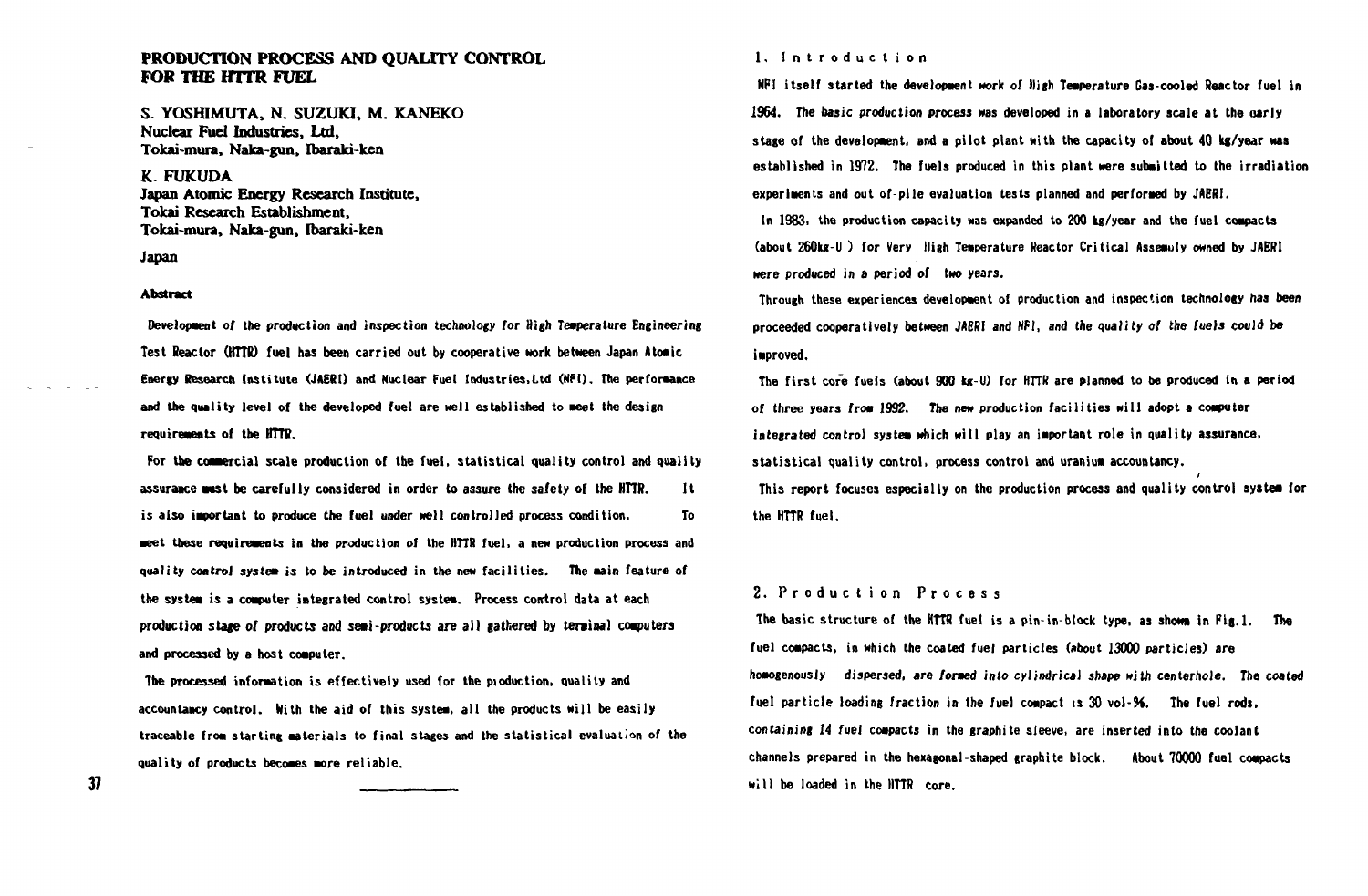



## **2.1 Fue l Kerna l**

**The U0» fuel kernels are produced following the well-known gel precipitation process**  with some modification as shown in Fig.2. The material solution, uranyl nitrate UO<sub>2</sub>  $(MO<sub>3</sub>)<sub>z</sub>$ ), is mixed with additives to control the characteristics such as viscosity. **Saall spherical drops are produced by the vibrating nozzles and are solidified during**  the fall in NH<sub>3</sub> gas. Ultimately these are aged in ammonia solution to form spherical **ammonium** diuranate (ADU), Following washing by H<sub>2</sub>O and alcohol, and drying, ADU particles are calcinated to form UO<sub>3</sub> and then sintered to produce UO<sub>2</sub> fuel kernels. The **diaaeter of a U0t fuel kernel depends on that of the drop which are controlled by the flow rate of the uraniua solution and the frequency of the vibrating nozzle. The**  diameter of a  $U_2$  fuel kernel is 600  $\mu$ m and the density is 10.41  $\mu$  cm .

## **2.2 Coate d Fue l Particl e**

**The coating process of TR1S0 type coated fuel particles is shown in Fig.3. The innermost first layer is low density pyrocarbon, the second layer and outermost fourth layer are high density pyrocarbon and the third layer is silicon carbide. The coating** 







**Fig. 3 COATING PROCESS OF UOi KERNELS** 

×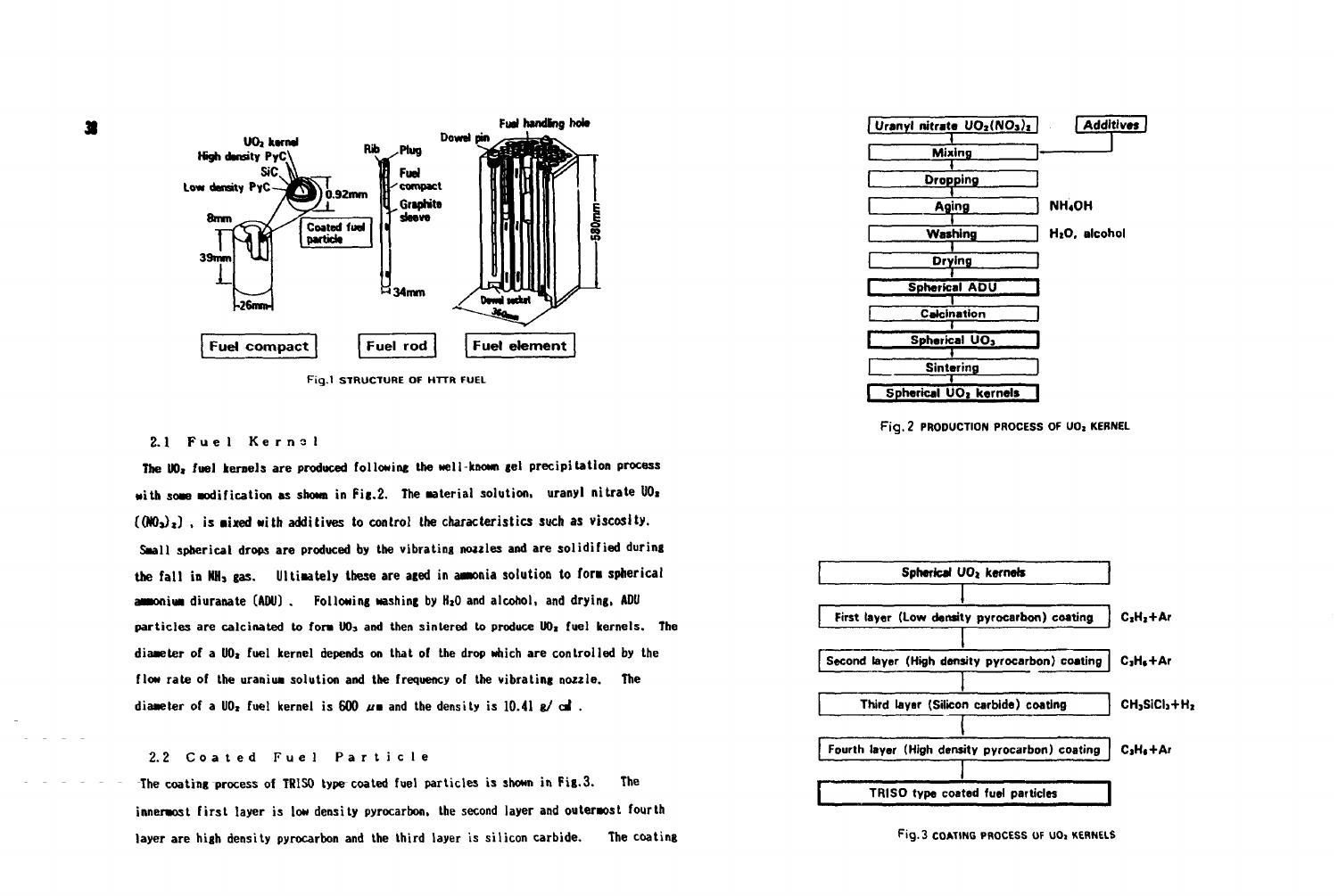

**Fig.** *U* **PRODUCTION PROCESS OF FO£L COMPACTS** 

**of fuel kernels is performed in the coater. Acetylene for low density pyrocarbon layer, propylene for high density pyrocarbon layers and aethyltrichlorosilane for SiC layer are**  used as the pyrolysis or decomposition materials.

## **2.3 Fue l Compac t**

**39** 

Fuel compacts are produced following the process shown in Fig.4. Mixing the resin **binder components, phenol and alcohol, with graphite powder and grinding the aixture to the controlled grain** *size,* **resinated powder can be obtained. The resinated powder is then used to overcoat the coated fuel particles. After weighing the resinated powder ratio to the overcoated particles, sieving, separating odd shaped overcoated particles and drying, the overcoated particles are fed to the pressing aachine to produce green fuel coapacts. The overcoated particles per fuel coapact is weighed to adjust the uraniua content using an automatic weighing instrument and then these are sutomatically charged to the dies by a handling robot. The discharge and arrangement of green fuel compacts are also carried out by a handling robot.** 

**Each green fuel coapact is automatically aarked by an ink jet printer to identify the enrichment and serial number. They are then preheated to carbonize the binding agent at 8001 in Ni gas atmosphere and heated at 1800T in vacuua.** 

## **2.4 Fue l Ro d**

A fuel rod consists of a graphite sleeve with one end closed, fuel compacts which are **stacked in the sleeve, carbon wool buffer and a graphite end plug, which is screw connected to the open end of the sleeve. The sleeve has three circumferential outward**  spacers to form coolant *i*<sub>q</sub> gas flow area in the fuel hole provided in hexagonal-shaped **graphite block.** 

 $12$  kinds  $(3.4 \sim 9.9$  wt- $\frac{96}{100})$  of  $\frac{2251}{100}$  enrichments are planned in the HTTR core. So, to **prevent the loading of a wrong fuel rod into the block, the rib on the sleeve and the corresponding'groove on the fuel hole of the block are adjusted for each enrichment.** 

## **<sup>3</sup> . Qualit y Contro l**

**Product quality of coated fuel particles plays a very important role for the performance and the safety of the reactor core. The core contains a large number of small spherical coated fuel paticles, and each particle has its own fission barrier. So, the production ot the fuel is needed to be done under sufficiently controlled process conditions and quality assurance procedures to meet design specification. To aeet these requirements, NFI has been developing a computer integrated control system for production process and quality control. This system is expected to provide positive benefits for quality assurance, statistical quality control, process control and uraniua accountancy.** 

## **3.1 Proces s an d Qualit y Contro l Dat a**

**Main process and quality control items at each production stage are shown in Fig.5. The conditions to be controlled at each production stage consist of many process control**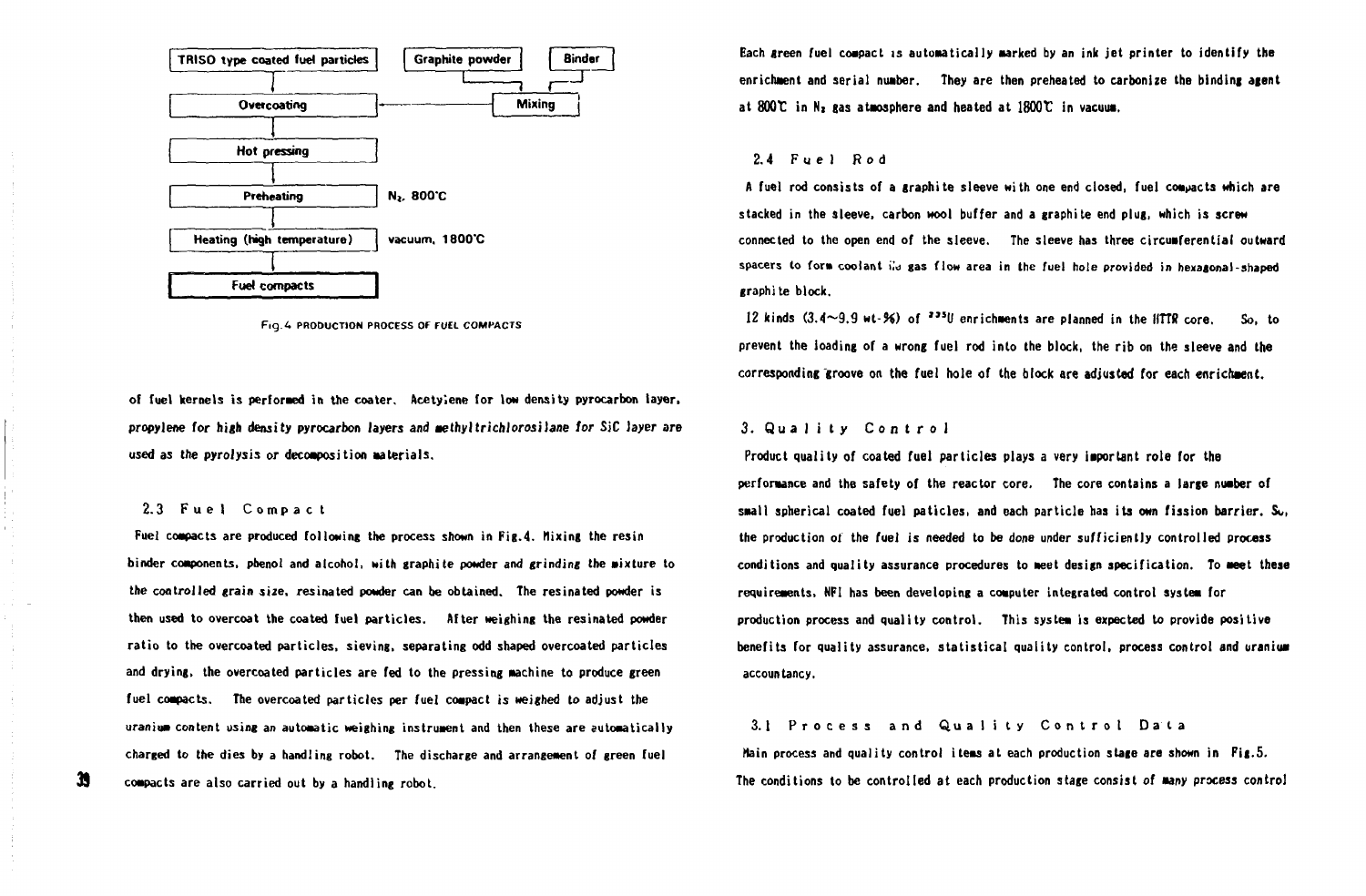

Fig.5 MAIN PROCESS AND QUALITY CONTROL DATA

items. For example, the drop formation conditions at  $00<sub>z</sub>$  kernel production process consist of process control items such as flow rate, viscosity and temperature of uranium solution, frequency of vibrating nozzle, flow rate of Nll<sub>3</sub> gas, etc. Quality control data are also obtained by many and different kinds of inspections to satisfy the specification and the governmental regulatory criteria.

These process and quality control data should be processed quickly and exactly to reflect to the on-going production, and therefore, it is necessary to be assisted by computers. It is also desirable that the production and inspection methods are automated. For example, the laver thickness of the coated fuel particles can be measured by a picture processing equipment making use of  $X$ -ray photograph of coated fuel



Fig.6 LOT FORMATION OF FUEL PRODUCTION

particles. The dimensions, weight and uranium content of fuel compacts can be measured continuously using automatic measuring instruments and a handling robot, and finally fuel stack are arranged according to these obtained data.

### 3.2 Lot Formation of Fuel Production

Because of the difference in batch size at each production process step and to male the quality of products uniform, a lot formation plan, as shown in Fig.6, is applied, A lot is formed by mixing uniformly the products from plural batches (1 lot=about 3 batches) at each production process stage and samples for inspection are taken from the lot. From the quality control data of the samples the characteristics of a lot. namely that of plural batches, are estimated. The lot size of the final fuel compacts is 9kg-U. Complicated control of the lot formation from plural batches is also assisted by a computer. The history of the products are recorded with batch and lot numbers at each production stage. As a result, the recorded data including process control and quality control items can be traced automatically, if necessary, after completion of the fuel element.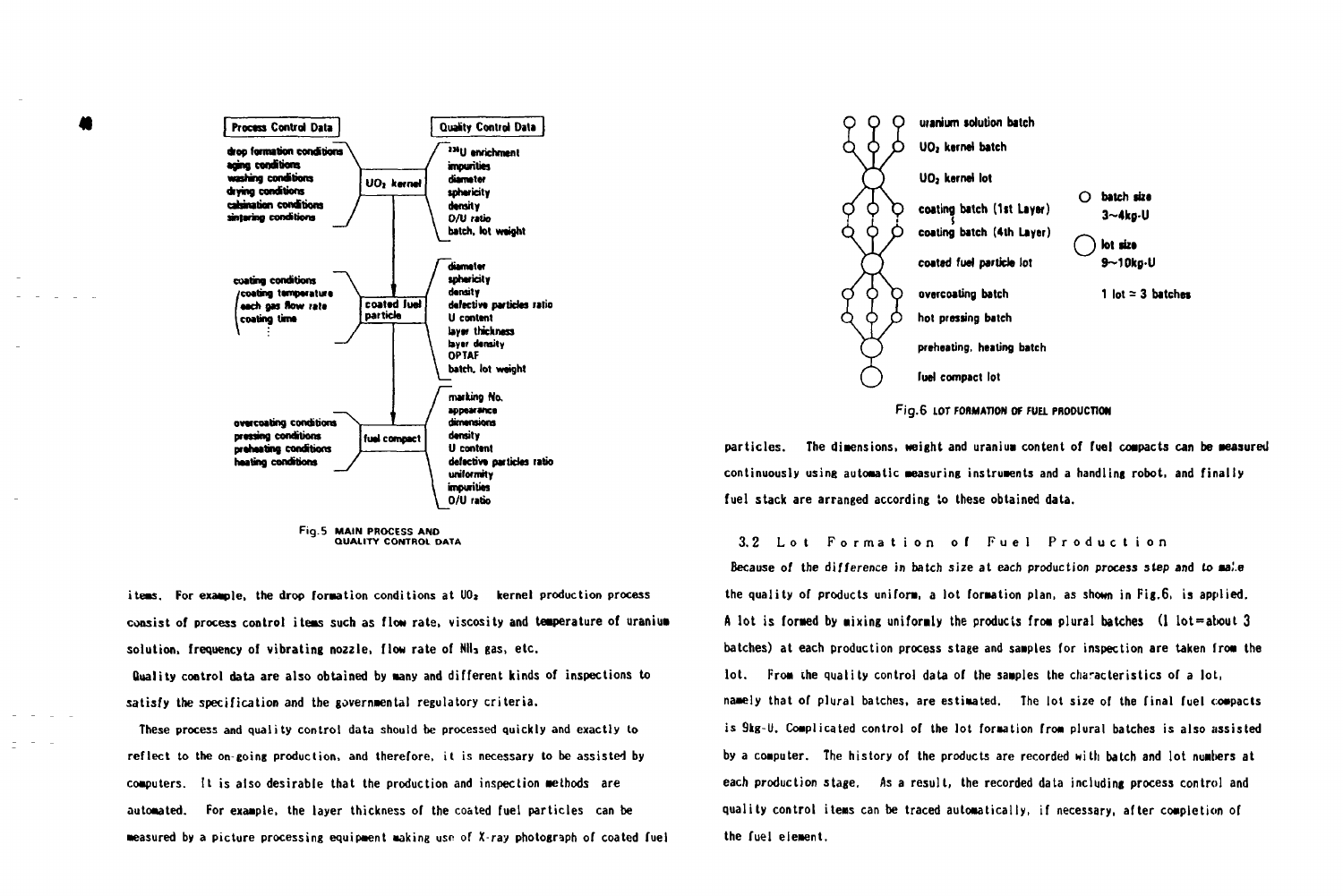

**Fig. 7 OUTLINE OF THE PRODUCTION AND QUA1ITY CONTROL SYSTEM** 

**3.3 Outlin e o f th e Productio n an d Qualit y** 

## **Contro l Syste m**

**41** 

The production and quality control system under development is a computer integrated **control systea. The outline of this syslea is shown in l'ig.7. <sup>T</sup> nis systea is divided into two levels consisting of a host coaputer and terainal computers. The host coaputer is linked with terainal computers by the network.** 

**The host coaputer gives instructions relating to the specifications, process plar. and requirements to any terainal coaputers at each production process stage. The operators at each stage rececive the needed inforaation for production froa the terrinal computers. Product inforaation relating to process control and quality control are gathered and registered at each production stage by the terainal computers, and these are fed to the host coaputer. For the objective of accountancy, product quantity and product yield are also calculated. The host coaputer can comprehensively track the process and quality control data of every seai-products and products, therefore tliis system can easily trace the quality data at the previous steps of the production access. Because of the rapid feedback of quality data to the terainal coaputers at each production process stage, quality levels of the products can also be easily stabilized. duality control data are**  all checked by comparing them with the predetermined control limits for the release of **products to the next process and are finally provided for the preparation of inspection certificates.** 

# **3.4 Function s o f Productio n an d Qualit y Contro l Syste m**

As shown in Fig.8, the functions of the production and quality control system are **divided into three categories, naaely production and** *process* **control, quality control and accountancy. Each function includes many kinds of items. For example, by performing the statistical calculations of quality control data, the reliability of quality level can be estimated.** 

#### **4. Conclusio n**

**The production process and quality control system being developed for the IITTR fuel will be effectively used for quality assurance, statistical quality control, process control and uraniua accountancy which are summarized as follows :**